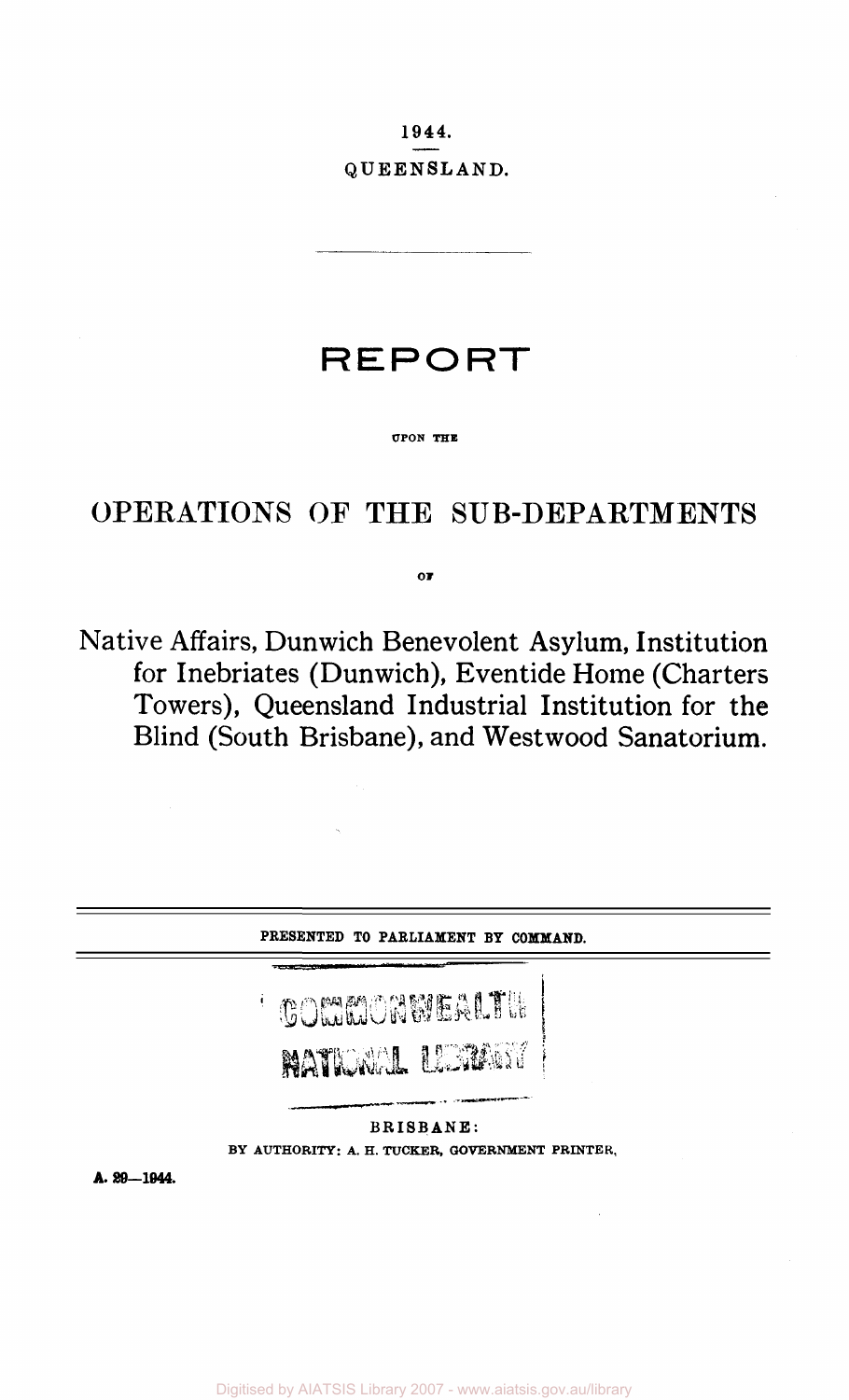## **Reports upon the Operations of Certain Sub-Departments of the Department of Health and Home Affairs.**

Department of Health and Home Affairs, Brisbane, 12th October, 1944.

**TO THE HONOURABLE THE SECRETARY FOR HEALTH AND HOME AFFAIRS.** 

SIR,—I have the honour to submit, for presentation to Parliament, the following information regarding the operations of the under-mentioned Sub-Departments of this Department.

> R. H. ROBINSON, Under Secretary.

NATIVE AFFAIRS (Director, C. O'Leary).

DUNWICH BENEVOLENT ASYLUM (Manager and Medical Superintendent, Dr. F. C. Turnbull).

EVENTIDE HOME, CHARTERS TOWERS (Manager, E. P. Kelleher).

INSTITUTION FOR INEBRIATES, DUNWICH (Superintendent, Dr. F. C. Turnbull).

QUEENSLAND INDUSTRIAL INSTITUTION FOR THE BLIND, SOUTH BRISBANE (Manager, J. E. Townsley).

WESTWOOD SANATORIUM (Superintendent, Dr. J. H. Blackburn).

### **Native Affairs—Information contained in Report of Director of Native Affairs for the Twelve Months ended 30th June, 1944.**

Population.—Due to war conditions, the annual aboriginal<br>census has not been taken for a period of three years, and<br>consequently the underquoted population of aboriginals, half-<br>bloods, and Torres Strait Islanders in the S

*Estimated Present Population.*—Torres Strait Islanders, 3,675; aboriginals, 8,977; half-bloods, 6,451.

*Contribution by Aboriginals to the War Effort.*—The organisation of mobile gangs of aboriginals for employment in essential industries continued during the year and much useful work was performed, particularly in rural industries.

The total number of aboriginal workers, male and female, in the State is 4,330.

The majority of these—viz., 2,800 are employed in the pastoral industry. The shortage of white labour in this industry has compelled greater use of aboriginal labour, to such extent that every available capable man is so employed and many instances are on record of aboriginals accepting responsibility and displaying an industry most commendable.

The organised mobile gangs were employed from Atherton to Murgon as follows:—

Sixty Yarrabah aboriginals have harvested peanuts, cow-<br>peas, and maize on the Atherton Tableland. Approximately<br>100 Palm Island aboriginals are employed canceutting at<br>Ingham. Sixty Woorabinda Government Settlement men ha

All of these gangs have worked under the direct super-<br>vision of Department officers, and over the period of three years<br>that they have been so employed, opportunity was taken of<br>closely watching the reactions of the men u

*Exemptions.*—Where it is apparent that a full-blood or half-blood is capable of controlling his own affairs and can safely take his place in the white community, a certificate of exemption from the Aboriginals Preservatio

The number of such exemptions granted during the year under review was 80.

*Government Settlements.*—Governments settlements are established at Cherbourg Aboriginal Settlement near Murgon, Woorabinda Aboriginal Settlement west of Roekhampton, Palm Island Aboriginal Settlement north of Townsville.

*Agriculture.*—As already shown, a large proportion of the available labour from these settlements is employed in essential industries throughout the State.

It will be appreciated that this labour, although now in<br>keen demand, may not be so required in the post-war period,<br>and consequently to keep each labour remuneratively and<br>economically employed it is necessary to develop

- (a) Provide employment for every available and capable aboriginal;
- *(b)* Endeavour to reduce maintenance costs of the settlements.

With this end in view preliminary action is being taken<br>for the systematic building up and improvement of the cattle<br>herds and greater agricultural development. On Cherbourg and<br>Woorabinda Settlements, where cattle-raising

Drought conditions, of course, are always a menace, and it is proposed to guard against such by greater provision for water storage with a consequent increased carrying capacity on both settlements.

*Cherbourg.*—*Agricultural*: Despite that the land suitable<br>for cultivation on this settlement is limited, approximately 30<br>acres have been prepared for planting vegetables and fodder<br>crops. The limited area and general u